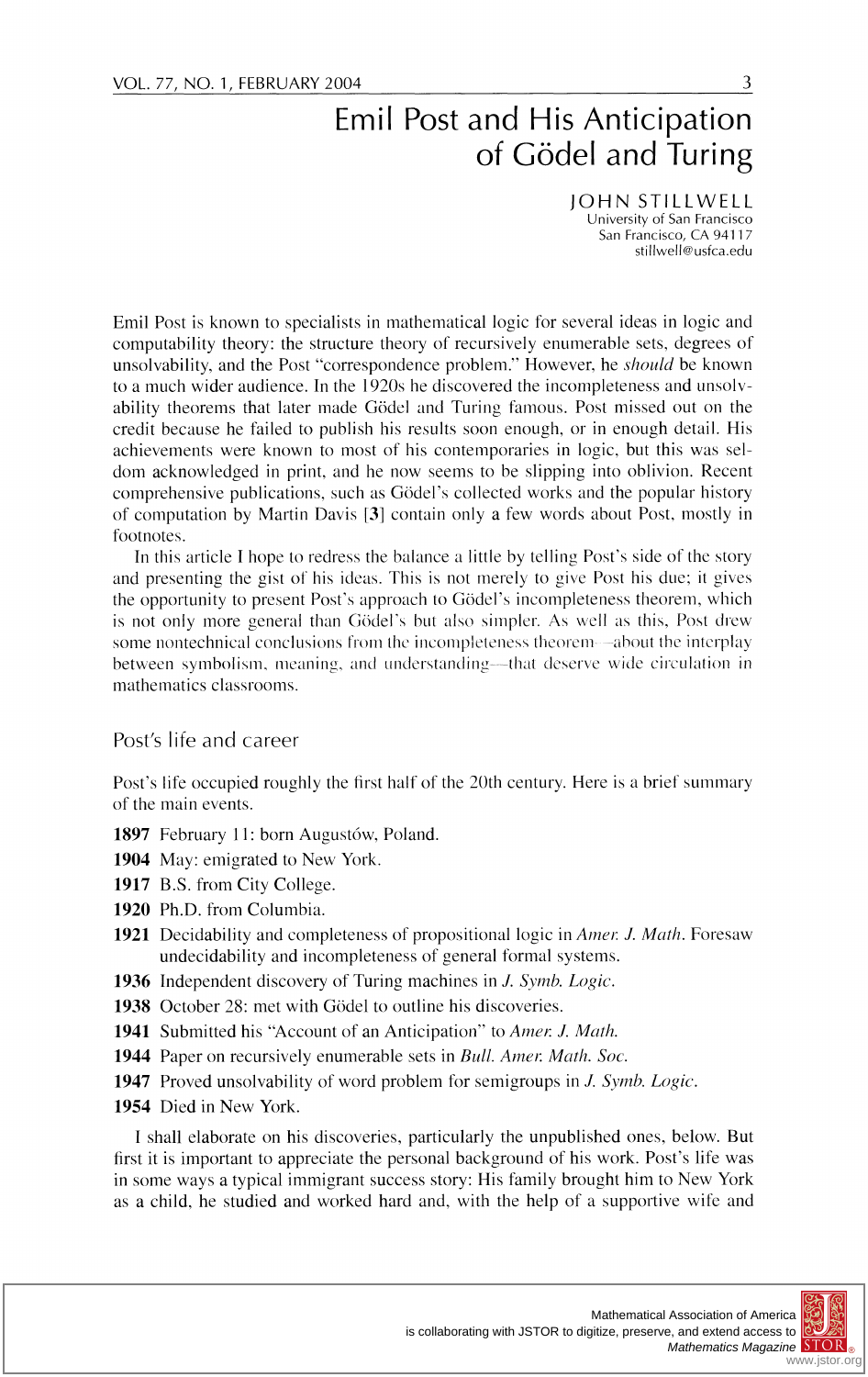**daughter, obtained a position at City College of New York and some renown in his field of research. However, life was tougher for Post than this brief outline would suggest.** 

**When quite young he lost his left arm in an accident, and this ended his early dream of a career in astronomy. Around the age of 13, Post wrote to several observatories asking whether his disability would prevent his becoming an astronomer. Harvard College Observatory thought not, but the head of the U.S. Naval Observatory replied that it would, because "the use of both hands is necessary in all the work of this observatory." Post apparently took his cue from the latter, gave up on astronomy, and concentrated on mathematics instead.** 

**He attended Townsend Harris High School and City College in New York, obtaining a B.S. in mathematics in 1917. As an undergraduate he did original work in analysis which was eventually published in 1930. It includes a result on the Laplace transform now known as the Post-Widder inversion formula. From 1917 to 1920, Post was a graduate student in mathematical logic at Columbia. Part of his thesis, in which he proves the completeness and consistency of the propositional calculus of Whitehead and Russell's Principia Mathematica, was published in the American Journal of Mathematics [81.** 

**In 1920-1921 he held a post-doctoral fellowship at Princeton. During this time he tried to analyze the whole Principia, with a view to proving its completeness and consistency as he had done for propositional calculus. This was the most ambitious project possible, because the axioms of Principia were thought to imply all theorems of mathematics. Nevertheless, Post made some progress: He showed that all theorems of Principia (and probably of any conceivable symbolic logic) could be derived by simple systems of rules he called normal systems. At first this looked like a great step forward. But as he struggled to analyze even the simplest normal systems, Post realized that the situation was the opposite of what he had first thought: instead of simplifying Principia, he had merely distilled its complexity into a smaller system.** 

**Sometime in 1921, as he later claimed, he caught a glimpse of the true situation:** 

- **\* Normal systems can simulate any symbolic logic, indeed any mechanical system for deriving theorems.**
- **\* This means, however, that all such systems can be mechanically listed, and the diagonal argument then shows that the general problem of deciding whether a given theorem is produced by a given system is unsolvable.**
- **\* It follows, in turn, that no consistent mechanical system can produce all theorems.**

**I shall explain these discoveries of Post in more detail below. They include (in different form) the discoveries of Turing on the nature of computability and unsolvability,**  and Gödel's theorem on the incompleteness of formal systems for mathematics.

**In 1921, Post suffered an attack of manic-depressive illness (as bipolar disorder was known at the time), and his work was disrupted at the height of his creative fever. The condition recurred quite frequently during his life, necessitating hospitalization and preventing Post from obtaining an academic job until 1935. To avert the manic**  episodes, Post would give himself two problems to work on, switching off the one **that was going well when he found himself becoming too excited. This did not always work, however, and Post often received the electroshock treatment that was thought effective in those days. (His death from a heart attack at the early age of 57 occurred shortly after one such treatment.)** 

**In 1935, Post gained a foothold in academia with a position at City College of New York. The teaching load was 16 hours per week, and all faculty shared a single large office, so Post did most of his research at home, where his daughter Phyllis was**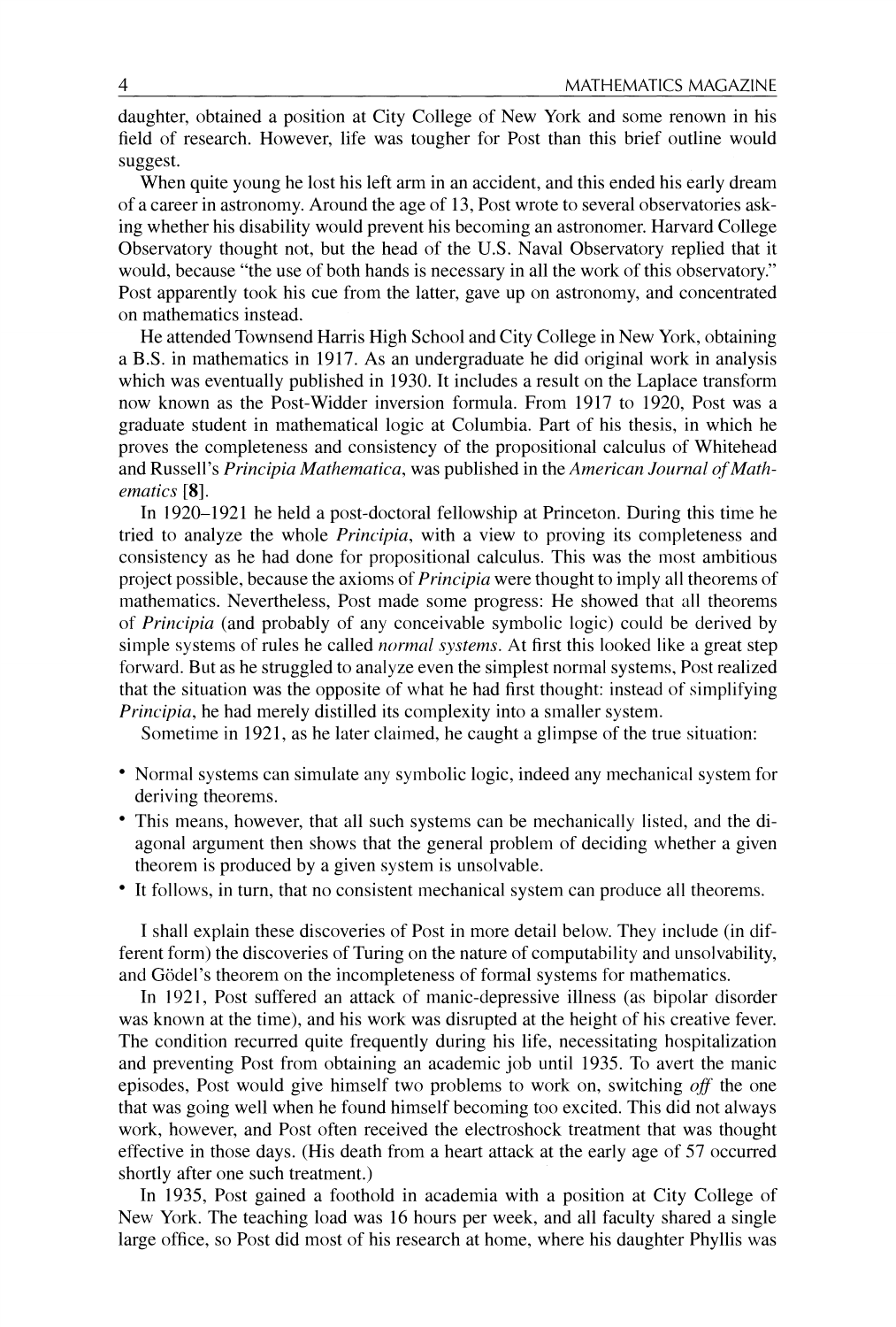**required not to disturb him and his wife Gertrude handled all day-to-day concerns. As Phyllis later wrote (quoted by Davis [2]):** 

**My father was a genius; my mother was a saint ... the buffer in daily life that permitted my father to devote his attention to mathematics (as well as to his varied interests in contemporary world affairs). Would he have accomplished so mueh without her? I, for one, don't think so.** 

**By this time Post had seen two of his greatest ideas rediseovered by others. In 1931**  Gödel published his incompleteness theorem, and in 1935 Church stated *Church's the***sis, which proposes a definition of computability and implies the existence of unsolvable problems. Church's definition of computability was not immediately eonvincing (at least not to Godel), and some equivalent definitions were proposed soon after. The one that convinced Godel was Turing's [14], now known as the Turing machine. Post's normal systems, another equivalent of the computability concept, were still unpublished. But this time Post had a little luck. Independently of Turing, and at the same**  time, he had reformulated his concept of computation—and had found a concept vir**tually identical with Turing's! It was published in a short paper [9] in the 1936 Journal f Symbolic Logic, with a note from Church affirming its independence from Turing's work.** 

**This gave Post some recognition, but he was still in Turing's shadow. Turing had written a fuller paper, with clearer motivation and striking theorems on the existence**  of a universal machine and unsolvable problems. The world knew that Post had also found the definition of computation, but did not know that he had already seen the *consequences* of such a definition in 1921. In 1938, he met Gödel and tried to tell him **his story. Perhaps the excitement was too much for Post, because he seems to have** feared that he had not made a good impression. The next day, October 29, 1938, he sent Gödel a postcard that reads as follows:

**I am afraid that I took advantage of you on this, I hope but our first meeting. But for tifteen years I had carried around the thought of astounding the mathematical world with my unorthodox ideas, and meeting the man chiefly responsible for the vanishing of that dream rather carried me away.** 

**Since you seemed interested in my way of arriving at these new developments perhaps Church can show you a long letter I wrote to him about them. As for any claims I might make perhaps the best I can say is that I would have have** *proved* Gödel's theorem in 1921—had I been Gödel.

After a couple more letters from Post, Gödel replied. He courteously assured Post **that he had not regarded Post's claims as egotistical, and that he found Post's approach interesting, but he did not take the matter any further.** 

**In 1941, Post made another attempt to tell his story, in a long and rambling paper**  "Absolutely unsolvable problems and relatively undecidable propositions-an account **of an anticipation" submitted to the American Journal of Mathematics. The stream-ofconsciousness style of parts of the paper and lack of formal detail made it unpublishable in such a journal, though Post received a sympathetic reply from the editor, Hermann Weyl. On March 2, 1942, Weyl wrote** 

**... I have little doubt that twenty years ago your work, partly because of its: revolutionary character, did not find its true recognition. However, we cannot turn the clock back ... and the American Journal is not the place for historical accounts ... (Personally, you may be comforted by the certainty that most of**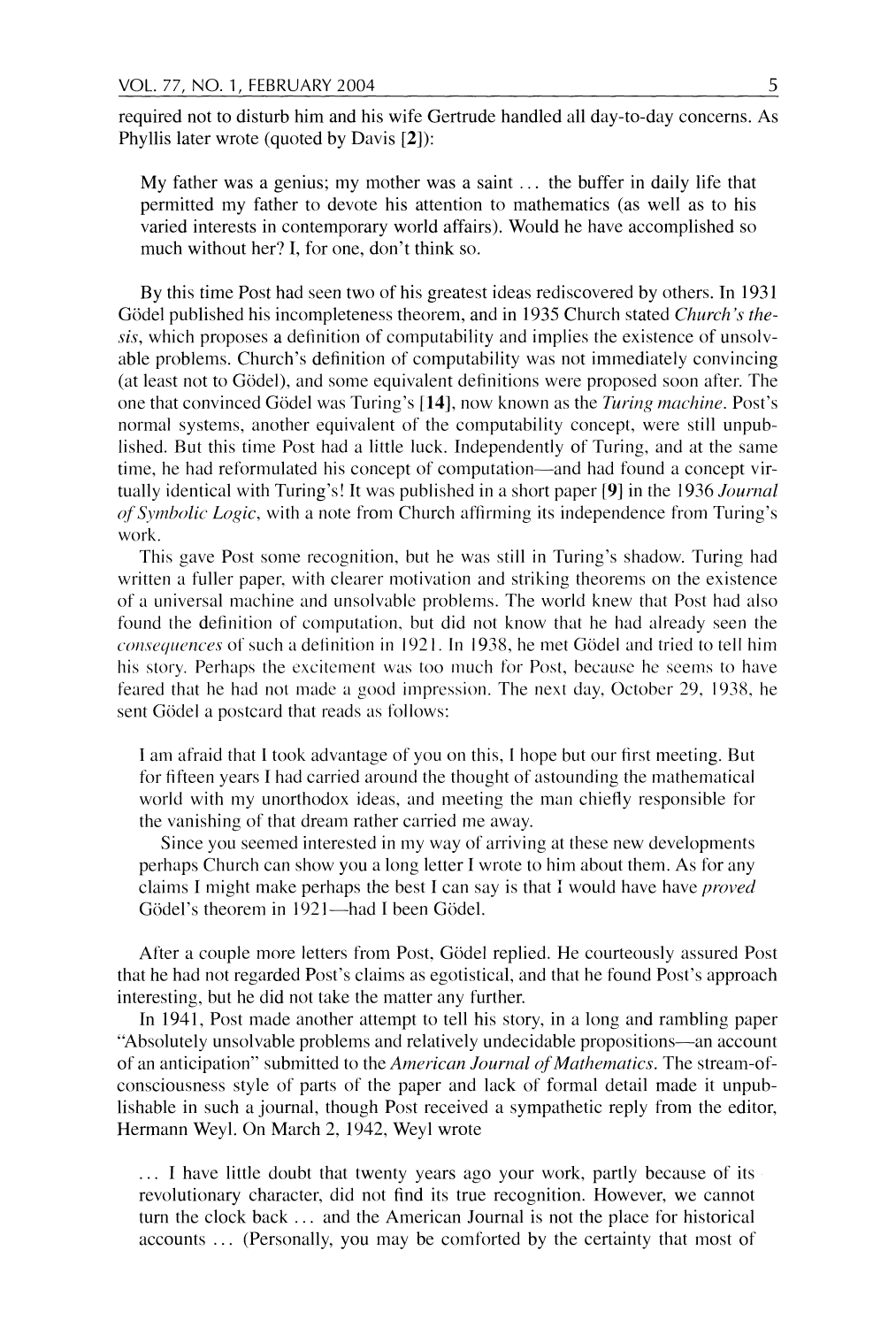**the leading logicians, at least in this country, know in a general way of your anticipation.)** 

**Despite these setbacks Post continued his research. In fact his most influential work was yet to come. In 1943, he was invited to address the American Mathematical Society, and his writeup of the talk [11] introduced his groundbreaking theory of recursively enumerable sets. Among other things, this paper sets out his approach to Godel's theorem, which is perhaps ultimate in both simplicity and generality. This was followed in 1945 by a short paper [12], which introduces the "Post correspondence problem," an unsolvable problem with many applications in the theory of computation. The correspondence problem can be viewed as a problem about free semigroups, and in 1947, Post showed the unsolvability of an even more fundamental problem**  about semigroups—the word problem [13].

**The unsolvability of this problem is the first link in a chain between logic and group theory and topology. The chain was completed by Novikov [7] in 1955, who proved the unsolvability of the word problem for groups, by Markov [6] in 1958, who deduced from it the unsolvability of the homeomorphism problem for compact manifolds, and by Higman [5] in 1961, who showed that "computability" in groups is equivalent to**  the classical concept of finite generation.

**Thus Post should be celebrated, not only for his fundamental work in logic, but also for constructing a bridge between logic and classical mathematics. Few people today cross that bridge, but perhaps if Post's work were better known, more would be encouraged to make the journey.** 

### **Formal systems**

**In the late 19th century several new branches of mathematics emerged from problems in the foundations of algebra, geometry, and analysis. The rise of new algebraic systems, noneuclidean geometry, and with them the need for new foundations of analysis, created the demand for greater clarity in both the subject matter and methods of mathematics. This led to:** 

- **1. Symbolic logic, where all concepts of logic were expressed by symbols and deduction was reduced to the process of applying rules of inference.**
- **2. Set theory, in which all mathematical concepts were defined in terms of sets and the relations of membership and equality.**
- **3. Axiomatics, in which theorems in each branch of mathematics were deduced from appropriate axioms.**

**Around 1900, these branches merged in the concept of a formal system, a symbolic language capable of expressing all mathematical concepts, together with a set of propositions (axioms) from which theorems could be derived by specific rules of inference. The definitive formal system of the early 20th century was the Principia Mathematica of Whitehead and Russell [15].** 

**The main aims of Principia Mathematica were rigor and completeness. The symbolic language, together with an explicit statement of all rules of inference, allows theorems to be derived only if they are logical consequences of the axioms. It is impossible for unconscious assumptions to sneak in by seeming "obvious." In fact, all deductions in the Principia system can in principle be carried out without knowing the meaning of the symbols, since the rules of inference are pure symbol manipulations. Such deductions can be carried out by a machine, although this was not the intention of Principia, since suitable machines did not exist when it was written. The intention was**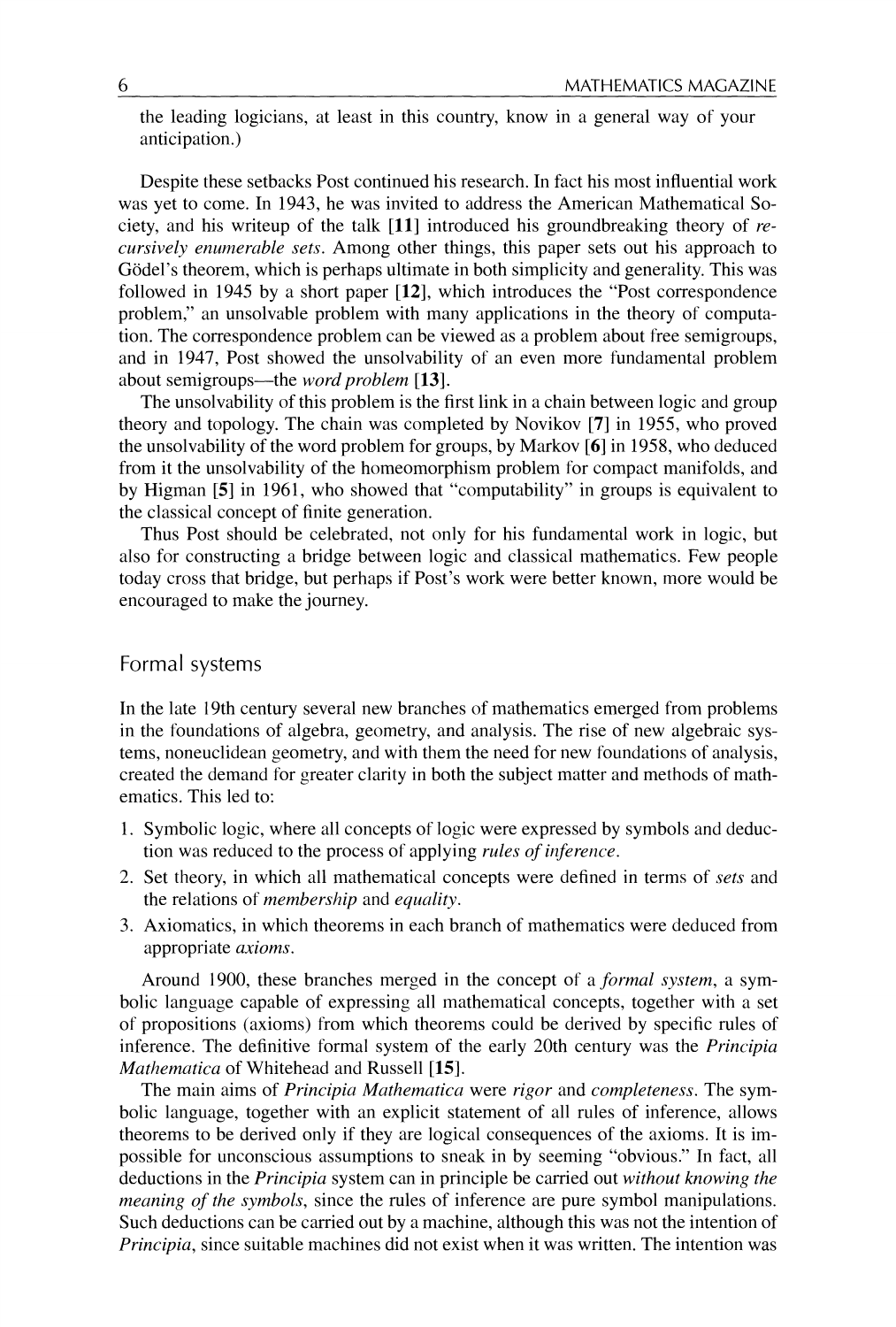**to ensure rigor by keeping out unconscious assumptions, and in these terms Principia was a complete success.** 

As for completeness, the three massive volumes of *Principia* were a "proof by in**timidation" that all the mathematics then in existence was deducible from the Principia axioms, but no more than that. It was not actually known whether Principia was even logically complete, that is, capable of deriving all valid principles of logic. In 1930,**  Gödel proved its logical completeness, but soon after he proved its *mathematical* in**completeness. We are now getting ahead of our story, but the underlying reason for Godel's incompleteness theorem can be stated here: the weakness of Principia (and all similar systems) is its very objectivity. Since Principia can be described with complete precision, it is itself a mathematical object, which can be reasoned about. A simple but ingenious argument then shows that Principia cannot prove all facts about itself, and hence it is mathematically incomplete.** 

#### **Post's program**

**Post began his research in mathematical logic by proving the completeness and consis**tency of *propositional logic*. This logic has symbols for the words or and not-today the symbols  $\vee$  and  $\neg$  are commonly used—and variables P, Q, R, ... for arbitrary **propositions.** For example,  $P \vee Q$  denotes " $P$  or  $Q$ ", and  $(\neg P) \vee Q$  denotes "(not P) or Q". The latter is commonly abbreviated  $P \rightarrow Q$  because it is equivalent to "P implies  $Q$ ".

**Principia Mathematica gave certain axioms for propositional logic, such as (** $P \vee$  $P$ )  $\rightarrow$  P, and certain rules of inference such as the classical rule of *modus ponens*: from P and  $P \rightarrow Q$ , infer Q. Post proved that all valid formulas of propositional logic follow from the axioms by means of these rules, so *Principia* is *complete* as far **as propositional logic is concerned.** 

**Post also showed that propositional logic is consistent, by introducing the now familiar device of truth tables. Truth tables assign to each axiom the value "true," and each rule of inference preserves the value "true," so all theorems have the value "true" and hence are true in the intuitive sense. The same idea also shows that propositional**  logic is consistent in the formal sense. That is, it does not prove any proposition P together with its negation  $\neg P$ , since if one of these has the value "true" the other has the value "false." Together, the two results solve what Post called the *finiteness problem* **for propositional logic: to give an algorithm that determines, for any given proposition, whether it is a theorem.** 

**We now know that propositional logic is far easier than the full Principia. Indeed Post's results were already known to Bernays and Hilbert in 1918, though not published (see, for example, Zach [16]). However, what is interesting is that Post went straight ahead, attempting to analyze arbitrary rules of inference. He took a "rule of inference" to consist of a finite set of premises** 

$$
g_{11}P_{i_{11}}g_{12}P_{i_{12}}\cdots g_{1m_1}P_{i_{1m_1}}g_{1(m_1+1)}
$$
  
\n
$$
g_{21}P_{i_{21}}g_{22}P_{i_{22}}\cdots g_{2m_2}P_{i_{2m_2}}g_{2(m_2+1)}
$$
  
\n...

 $g_{k1} P_{i_{k1}} g_{k2} P_{i_{k2}} \cdots g_{km_k} P_{i_{km_k}} g_{k(m_k+1)},$ 

**which together produce a conclusion** 

$$
g_1P_{i_1}g_2P_{i_2}\ldots g_mP_{i_m}g_{m+1}.
$$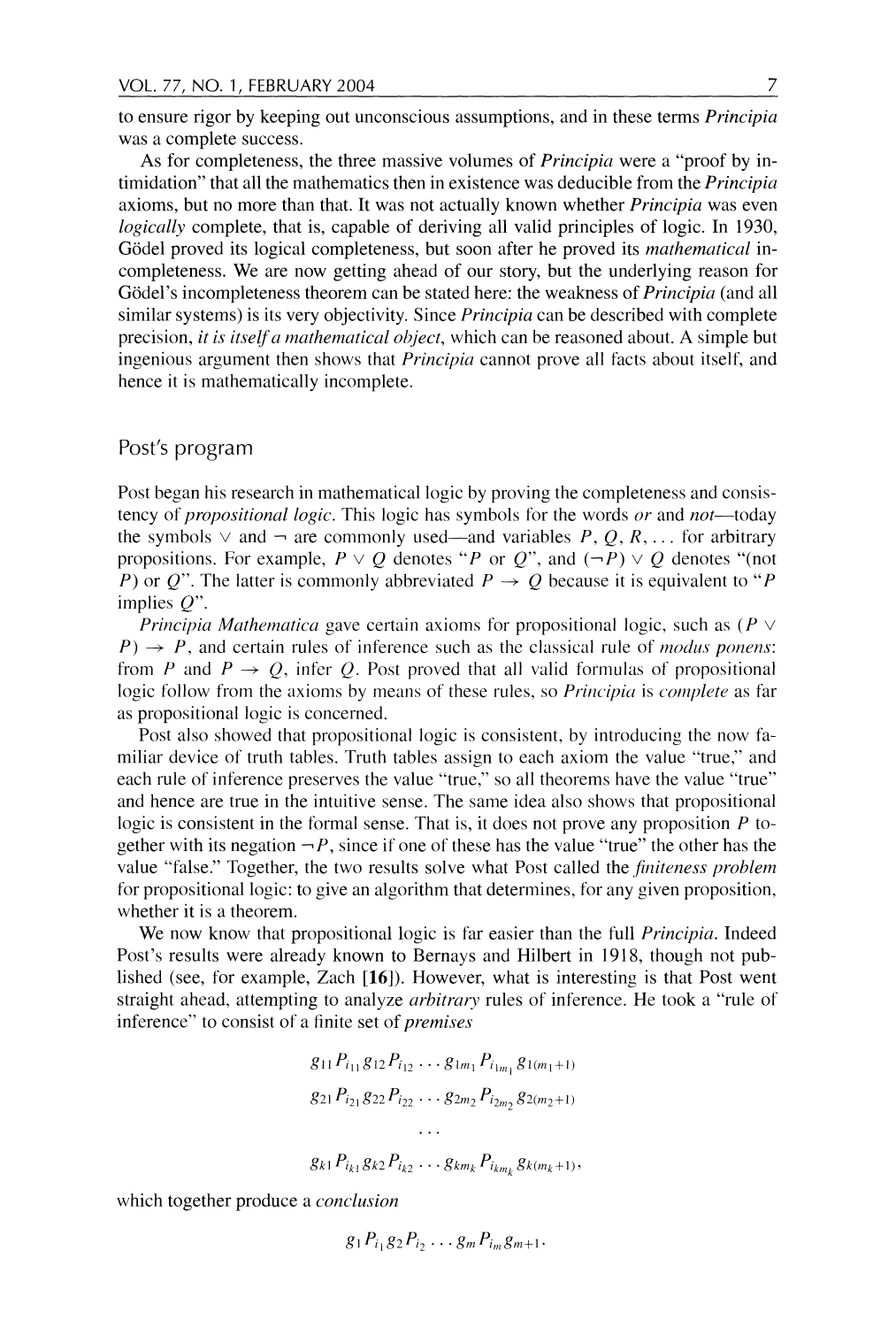The  $g_{ij}$  are certain specific symbols or strings of symbols, such as the  $\rightarrow$  symbol in modus ponens, and the  $P_{kl}$  are arbitrary strings (such as the P and Q in modus ponens). Each  $P_{kl}$  in the conclusion is in at least one of the premises. Such "rules" include all **the rules of Principia and, Post thought, any other rules that draw conclusions from premises in a determinate way.** 

**The problem of analyzing such "production systems" amounts to understanding all possible formal systems, a task of seemingly overwhelming proportions. However, Post initially made surprising progress. By the end of the 1920-21 academic year he had proved his normal form theorem, which says that the theorems of any production system can be produced by a normal system with a single axiom and rules of only the simple form** 

$$
gP
$$
 produces  $Pg'$ .

**In other words, any string beginning with the specific string g may be replaced by the string in which g is removed and g' is attached at the other end.** 

**Normal systems include an even simpler class of systems that Post called "tag" systems, in which each g' depends only on the initial letter of g and all g have the same length. One such system uses only the letters 0 and 1, and each g has length 3. If**  g begins with 0, then  $g' = 00$ , and if g begins with 1 then  $g' = 1101$ . The left-hand end **of the string therefore advances by three places at each step, trying to "tag" the righthand end which advances by two or four places. For example, here is what happens**  when the initial string is 1010:



**and then the string becomes empty. In all cases that Post tried, the result was either termination (as here) or periodicity, but he was unable to decide whether this was always the case. In fact, as far as I know the general behavior of this tag system is still not known. Post tried reducing the length of g and allowing more than two symbols, but it did not help.** 

**. . . when this possibility was explored in the early summer of 1921, it rather led to an overwhelming confusion of classes of cases, with the solution of the corresponding problem depending more and more on problems in ordinary number theory. Since it had been our hope that the known difficulties of number theory would, as it were, be dissolved in the particularities of this more primitive form of mathematics, the solution of the general problem of "tag" appeared hopeless, and with it our entire program of the solution of finiteness problems. [10, p. 24]** 

**After a few fruitless attempts to escape the difficulties with different normal forms, Post realized what the true situation must be: Theorems can indeed be produced by simple rules, but only because any computation can be reduced to simple steps. Predicting the outcome of simple rules, however, is no easier than deciding whether arbitrary sentences of mathematics are theorems. This**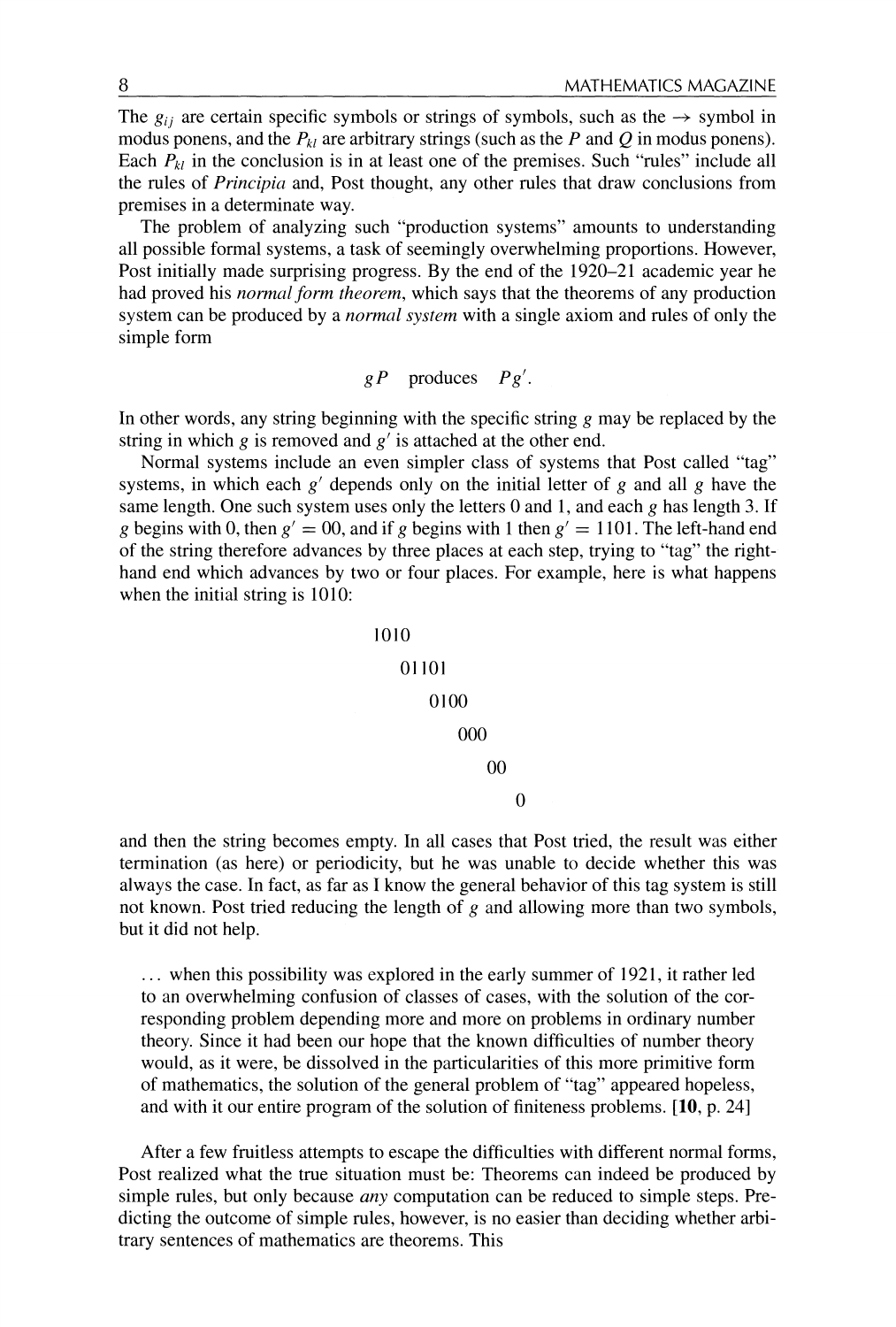**fuller realization of the significance of the previous reductions led to a reversal of our entire program. [lO, p. 44]** 

**The reverse program was easier than the one he had set himself initially, which was essentially the following:** 

- **l. Describe all possible formal systems.**
- **2. Simplify them.**
- **3. Hence solve the deducibility problem for all of them.**

**Post's success in reducing complicated rules to simple ones convinced him that, for any system generating strings of symbols, there is a normal system that generates the same strings. But it is possible to enumerate all normal systems, since each consists of finitely many strings of symbols on a finite alphabet, and hence it is possible to enumerate all systems for generating theorems. This invites an application of the diagonal argument, described below. The outcome is that for certain formal systems the deducibility problem is unsolvable.** 

**After this dramatic change of direction Post saw the true path as follows:** 

- **l. Describe all possible formal systems.**
- **2. Diagonalize them.**
- **3. Show that some of them have unsolvable deducibility problem.**

And he also saw one step further—the incompleteness theorem—because:

**4. No formal system obtains all the answers to an unsolvable problem.** 

#### **Post's approach to incompleteness**

**We shall deal with Step 4 of Post's program first, because it is quite simple, and it dispels the myth that incompleteness is a difficult concept. Certainly, it rests on the concept of computability, but today we can define computability as "computable by a program in some standard programming language," and most readers will have a reasonable idea what this means.** 

Let us define an algorithmic problem, or simply *problem*, to be a computable list of **questions:** 

$$
P = \langle Q_1, Q_2, Q_3, \ldots \rangle
$$

**For example, the problem of recognizing primes is the list** 

**("Is l prime?", "Is 2 prime?", "Is 3 prime?", .. .)** 

**A problem is said to be unsolvable if the list of answers is not computable. The problem of recognizing primes is of course solvable.** 

Now suppose that an unsolvable  $P = \langle Q_1, Q_2, Q_3, \ldots \rangle$  exists.

**Then no consistent formal system F proves all correct sentences of the form** 

**"The answer to**  $Q_i$  **is**  $A_i$ **.",** 

**since by systematically listing all the theorems of F we could compute a list of answers to problem P.** 

**Thus any consistent formal system F is incomplete with respect to sentences of the**  form "The answer to  $Q_i$  is  $A_i$ ": there are some true sentences of this form that F does **not prove.**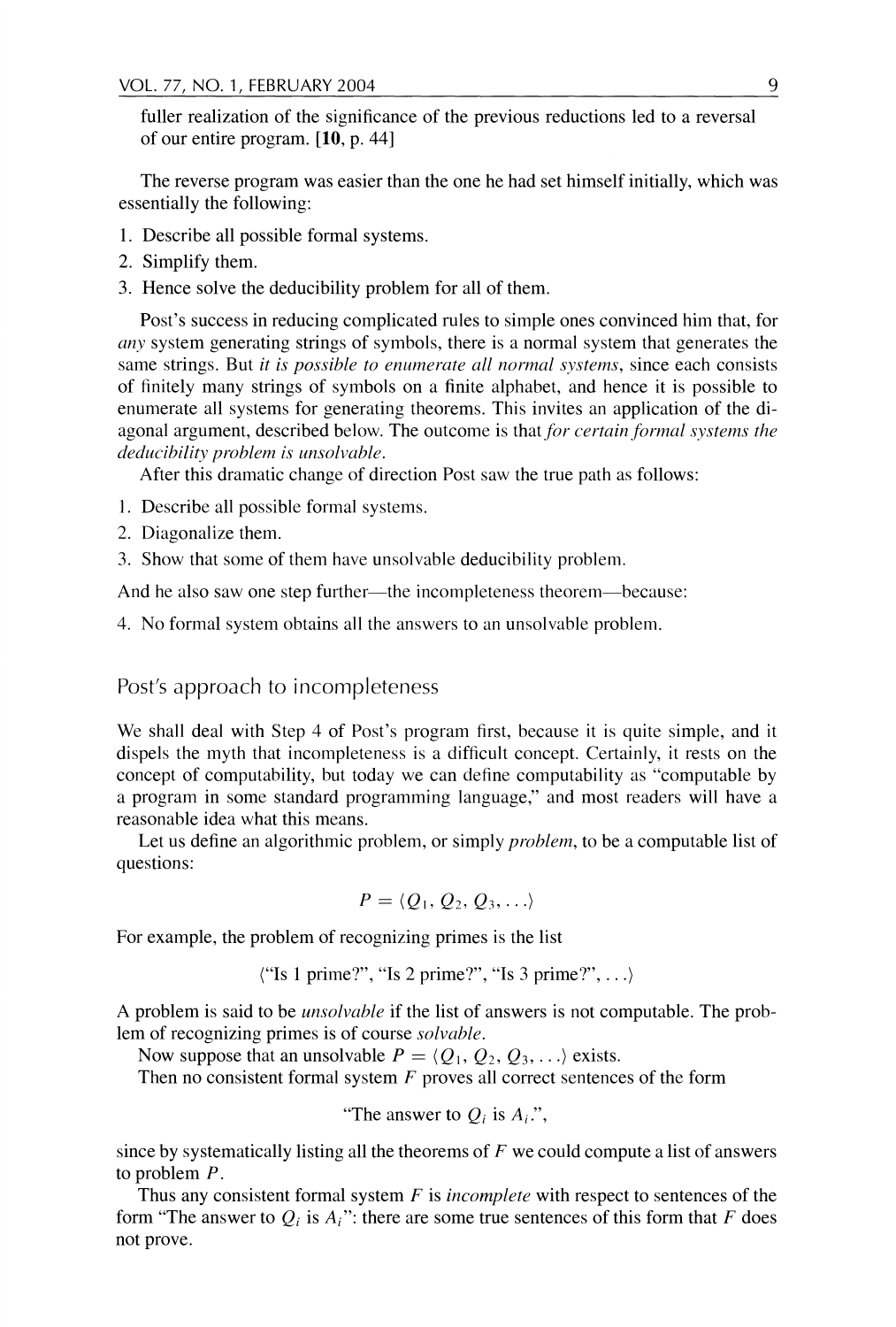**It is true that there are several matters arising from this argument. What is the significance of consistency? Are there unprovable sentences in mainstream mathematics? But for Post incompleteness was a simple consequence of the existence of unsolvable problems. He also saw unsolvable problems as a simple consequence of the diagonal argument (described in the next section).** 

**The really big problem, in Post's view, was to show that all computation is reflected in normal systems. Without a precise definition of computation, the concept of un**solvable problem is meaningless. Gödel was lucky not to be aware of this very general **approach to incompleteness. His approach was to analyze Principia Mathematica (and "related systems") and prove its incompleteness directly. He did not see incompleteness as a consequence of unsolvability, in fact did not believe that computability could be precisely defined until he read Turing's paper [14], where the concept of Turing machine was defined.** 

**Thus Post's proof of incompleteness was delayed because he was trying to do so**  much: The task he set himself in 1921 was in effect to do most of what Gödel, Church, **and Turing did among them in 1931-36. In 1936, Church published a definition of computability [1] and gave the first published example of an unsolvable problem. But**  "Church's thesis"—that here was a precise definition of computability—was not ac**cepted until the equivalent Turing machine concept appeared later in 1936, along with Turing's very lucid arguments for it.** 

**As mentioned above, Post arrived at a similar concept independently [9], so in fact he completed his program in 1936. By then, unfortunately, itwas too late for him to get credit for anything except a small share of the computability concept.** 

# **The diagonal argument**

**The diagonal argument is a very flexible way of showing the incompleteness of infinite lists: lists of real numbers, lists of sets of natural numbers, and lists of functions of natural numbers. It was perhaps implicit in Cantor's 1874 proof of the uncountability of the real numbers, but it first became clear and explicit in his 1891 proof, which goes as follows.** 

Suppose that  $x_1, x_2, x_3, \ldots$  is a list of real numbers. More formally, suppose that to each natural number *n* there corresponds a real number  $x_n$ , and imagine a tabulation of **the decimal expansions of these numbers one above the other, say** 

$$
x_1 = 3.14159...
$$
  
\n
$$
x_2 = 2.71828...
$$
  
\n
$$
x_3 = 1.41421...
$$
  
\n
$$
x_4 = 0.57721...
$$
  
\n
$$
x_5 = 1.61802...
$$
  
\n
$$
\vdots
$$

A number x not on the list can always be constructed by making x differ from each  $x_n$ in the *n*th decimal place. For example, one can take the *n*th decimal place of  $x$  to be 1 if the *n*th decimal place of  $x_n$  is not 1, and 2 if the *n*th decimal place of  $x_n$  is 1. With **the list above, we get the number**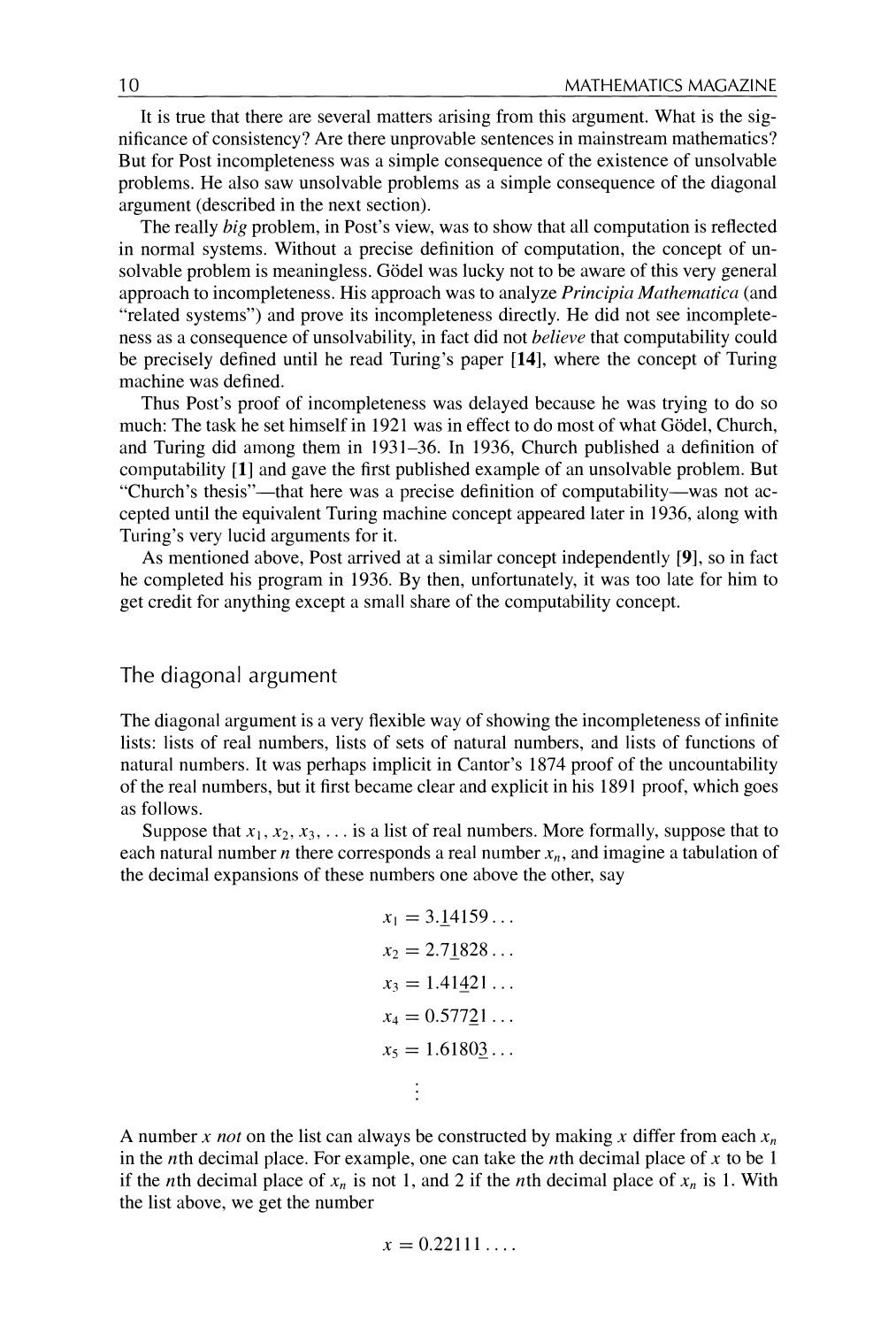The method for producing this new number  $x$  is called "diagonal," because it involves only the diagonal digits in the tabulation of  $x_1, x_2, x_3, \ldots$ 

**It is commonly thought that the diagonal method is nonconstructive, but in fact the**  diagonal number x is clearly computable from the tabulation of  $x_1, x_2, x_3, \ldots$ . Indeed, one needs to compute only one decimal place of  $x_1$ , two decimal places of  $x_2$ , three **decimal places of X3, and so on. Turing observed that this tells us something interesting about computable real numbers [14].** 

**It is not the case that there are uncountably many computable reals, because there are only countably many Turing machines (or programs in a fixed programming language, as we would prefer to define the concept of computation today) and at most one computable number is defined by each machine. Indeed, a real number is defined only if the machine behaves in a special way. In Turing's formulation the machine must print the successive digits of the number on specified squares of the machine's tape and must not change any digit once it is printed.** 

**It would therefore seem, by the diagonal argument, that we could compute a number**  *x* different from each of the computable numbers  $x_1, x_2, x_3, \ldots$  What is the catch?

**There is no problem computing a list of all Turing machines, or programs. All of them are sequences of letters in a fixed finite alphabet, so they can be enumerated in lexicographic order. Also, once each machine is written down we can run it to produce digits of the number it defines, if any. The catch is that we cannot identify all the machines that define computable real numbers. The problem of recognizing all such**  machines is *unsolvable* in the sense that no Turing machine can correctly answer all **the questions** 

> **Does machine l define a cornputable real?**  Does machine 2 define a computable real? Does machine 3 define a computable real? ....

**There cannot be a Turing machine that solves this problem, otherwise we could hook**  it up to a machine that diagonalizes all the computable numbers and hence compute a **number that is not computable.** 

**What prevents the identification of machines that define computable numbers? When one explores this question, other unsolvable problems come to light. For example, we could try to catch all machines that fail to define real numbers by attaching to each one a device that halts computation as soon as the machine makes a misstep, such as changing a previously printed digit. As Turing pointed out, this implies the un**solvability of the *halting problem*: to decide, for any machine and any input, whether **the machine eventually halts (or performs any other specific act). This problem is a perpetual thorn in the side of computer programmers, because it means that there is no general way to decide whether programs do what they are claimed to do. Unsolvable problems also arise in logic and mathematics, because systems such as predicate logic and number theory are capable of simulating all Turing machines. This is how Church and Turing proved the unsolvability of the Entscheidungsproblem, the problem of deciding validity of formulas in predicate logic.** 

**Post's application of the diagonal argument** Post also used the diagonal argument, **but in the form used by Cantor (1891) to prove that any set has more subsets than elements.** Given any set X, suppose each member  $x \in X$  is paired with a subset  $S_x \subseteq X$ . Then the *diagonal* subset  $D \subseteq X$  defined by

$$
x \in D \leftrightarrow x \notin S_x
$$

is different from each  $S_x$ , with respect to the element x.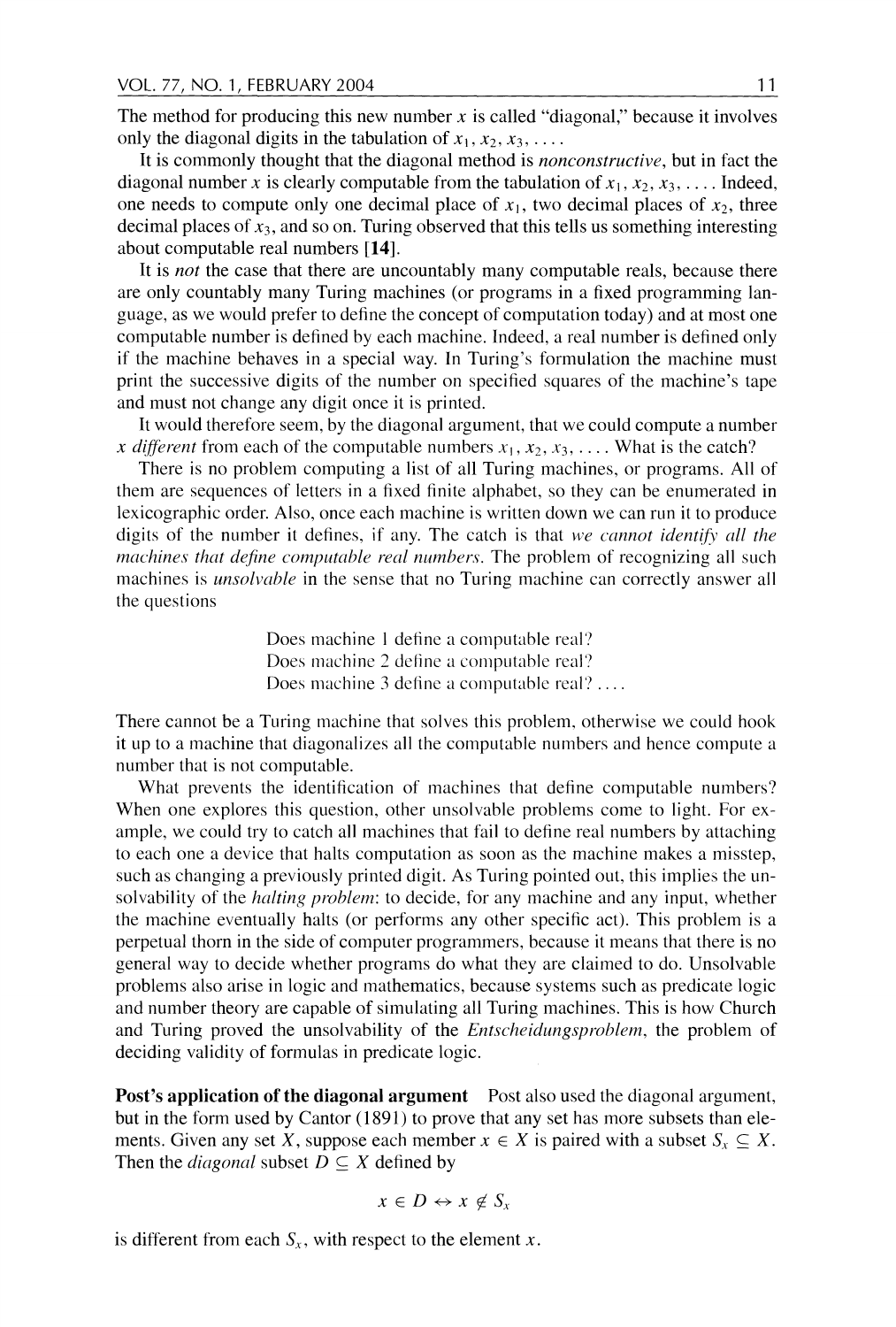The computable version of the diagonal argument takes  $X$  to be the set  $\mathbb N$  of natural **numbers, and for each**  $n \in \mathbb{N}$ **, what Post called the** *nth recursively enumerable* **subset**  $S_n$  of N. A recursively enumerable (r.e.) set is one whose members may be computably **listed, and there are various ways to pair Turing machines with r.e. sets. For example,**   $S_n$  may be defined as the set of input numbers m for which the nth machine has a **halting computation. There is no loss of generality in considering the elements of an r.e. set to be numbers, because any string of symbols (in a fixed alphabet) can be encoded by a number. 12** 

**A typical r.e. set is the set of theorems of a formal system, which is why Post was interested in the concept. Each theorem T is put into a machine, which systemati**cally applies all rules of inference to the axioms, halting if and only if  $T$  is produced. **Another example, which gives the flavor of the concept in a setting more familiar to mathematicians, consists of the strings of digits between successive 9s in the decimal**  expansion of  $\pi$ . Since

 $\pi = 3.14159265358979323846264338327950288419716939937510...$ 

**the set in question is** 

**S = {265358, 7, 323846264338327, 5028841, 716, 3, . . .}.** 

It is clear that a list of members of S can be computed, since  $\pi$  is a computable number, **but otherwise S is quite mysterious. We do not know how to decide membership for S, or even whether S is infinite. This is typical of r.e. sets, and useful to keep in mind when constructing r.e. sets that involve arbitrary computations.** 

The diagonal set  $D$  is not r.e., being different from the *n*th r.e. set  $S_n$  with respect to the number  $n$ ; however, its complement  $\overline{D}$  is r.e. This is because

$$
n\in\overline{D}\leftrightarrow n\in S_n,
$$

so any  $n \in \overline{D}$  will eventually be found by running the *n*th machine on input *n*. Thus **D** is an example of an r.e. set whose complement is not r.e.. It follows that no machine can decide, for each *n*, whether  $n \in \overline{D}$  (or equivalently, whether  $n \in S_n$ ). If there were **such a machine, we could list all the members of D by asking** 

Is 
$$
1 \in S_1
$$
?  
Is  $2 \in S_2$ ?  
Is  $3 \in S_3$ ?

**and collecting the n for which the answer is no.** 

**It also follows that no consistent formal system can prove all theorems of the form**   $n \notin S_n$ , since this would yield a listing of D. This is a version of the incompleteness theorem, foreseen by Post in 1921, but first published by Gödel in 1931 [4].

## **Differences between Post and Gödel**

**As we have seen, Post's starting point was the concept of computation, which he believed could be formalized and made subject to the diagonal argument. Diagonalization yields problems that are absolutely unsolvable, in the sense that no computation can solve them. In turn, this leads to relatively undecidable propositions, for example,**  propositions of the form  $n \notin S_n$ . No consistent formal system F can prove all true **propositions of this form, hence any such F must fail to prove some true proposition**   $n_0 \notin S_{n_0}$ . But this proposition is only relatively undecidable, not absolutely, because **F can be consistently extended by adding it as an axiom.**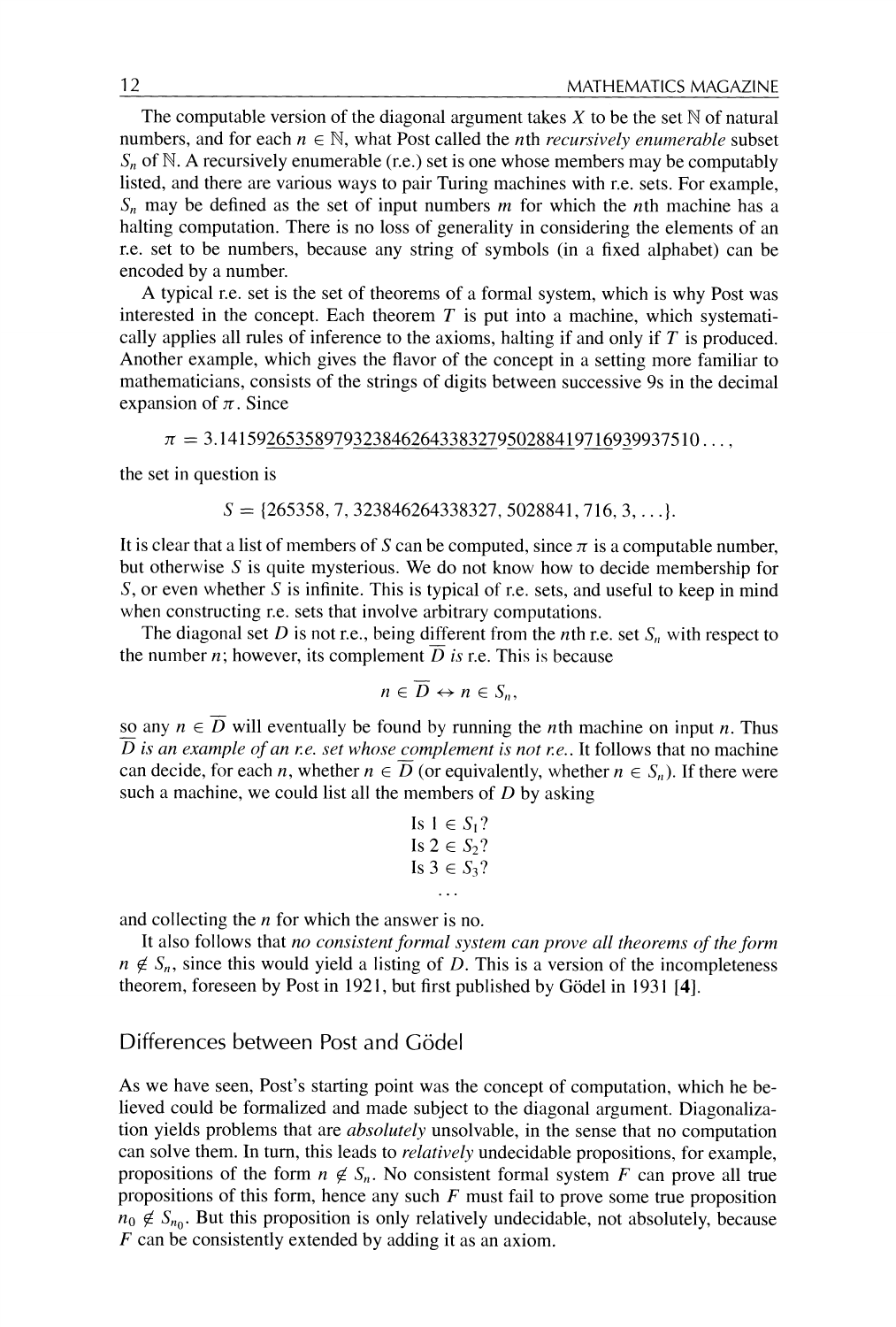**Godel did not at first believe in absolutely unsolvable problems, because he did not believe that computation is a mathematical concept. Instead, he proved the existence of relatively undecidable propositions directly, by constructing a kind of diagonal argument inside Principia Mathematica. Also, he arithmetized the concept of proof there, so provability is expressed by a number-theoretic relation, and his undecidable proposition belongs to number theory. Admittedly, Godel's proposition is not otherwise interesting to number theorists, but Godel saw that it is interesting for another reason: it expresses the consistency of Principia Mathematica.** 

**This remarkable fact emerges when one pinpoints the role, in the incompleteness proof, of the assumption that the formal system F is consistent, as we will soon explain. It seems that Godel deserves full credit for this observation, which takes logic even higher than the level reached with the discovery of incompleteness.** 

**Outsmarting a formal system We now reflect on Post's incompleteness proof for a** formal system F, to find an explicit  $n_0$  such that  $n_0 \notin S_{n_0}$  is true but not provable **. ny r.** 

**It is necessary to assume that F is consistent, because an inconsistent formal system (with a modicum of ordinary logic) proves everything. In fact it is convenient to assume more, namely, that F proves only true propositions. Now consider the r.e. set**  of propositions of the form  $n \notin S_n$  proved by F. The corresponding numbers *n* also form an r.e. set, with index  $n_0$  say. That is,

$$
S_{n_0} = \{n : F \text{ proves } n \notin S_n\}.
$$

By definition of  $S_{n_0}$ ,  $n_0 \in S_{n_0}$  implies that F proves the proposition  $n_0 \notin S_{n_0}$ . But if **so,**  $n_0 \notin S_{n_0}$  is true, and we have a contradiction. Thus the truth is that  $n_0 \notin S_{n_0}$ , but F does not prove this fact.

It seems that we know more than  $F$ , but how come? The "extra smarts" needed to do better than  $F$  lie in the ability to recognize that  $F$  is consistent (or, strictly speaking, that all theorems of  $F$  are true). In fact, what we have actually proved is the theorem

$$
\text{Con}(F) \to n_0 \notin S_0,
$$

where  $Con(F)$  is a proposition that expresses the consistency of  $F$ . It follows that  $Con(F)$  *is not provable in* F, otherwise the proposition  $n_0 \notin S_{n_0}$  would also be provable (by modus ponens). But if we can "see" Con(F), then we can "see"  $n_0 \notin S_{n_0}$ .

**If F** is a really vast system, like *Principia Mathematica* or a modern system of set theory, then it takes a lot of chutzpah to claim the ability to see  $Con(F)$ . But the **incompleteness argument also applies to modest systems of number theory, which everybody believes to be consistent, because we know an interpretation of the axioms: 1, 2, 3, . . . stand for the natural numbers, + stands for addition, and so on. Thus the ability to see meaning in a formal system F actually confers an advantage: It allows**  us to see Con( $F$ ), and hence to see propositions not provable by  $F$ .

Now recall how this whole story began. *Principia Mathematica* and other formal **systems F were constructed in the belief that there was everything to gain (in rigor, precision, and clarity) and nothing to lose in treating deduction as computation with meaningless symbols. Godel showed that this is not the case. Loss of meaning causes**  loss of theorems, such as  $Con(F)$ . It is surprising how little this is appreciated. More **than 60 years ago Post wrote:** 

It is to the writer's continuing amazement that ten years after Gödel's remark**able achievement current views on the nature of mathematics are thereby affected only to the point of seeing the need of many formal systems, instead of a universal one. Rather has it seemed to us to be inevitable that these developments will**